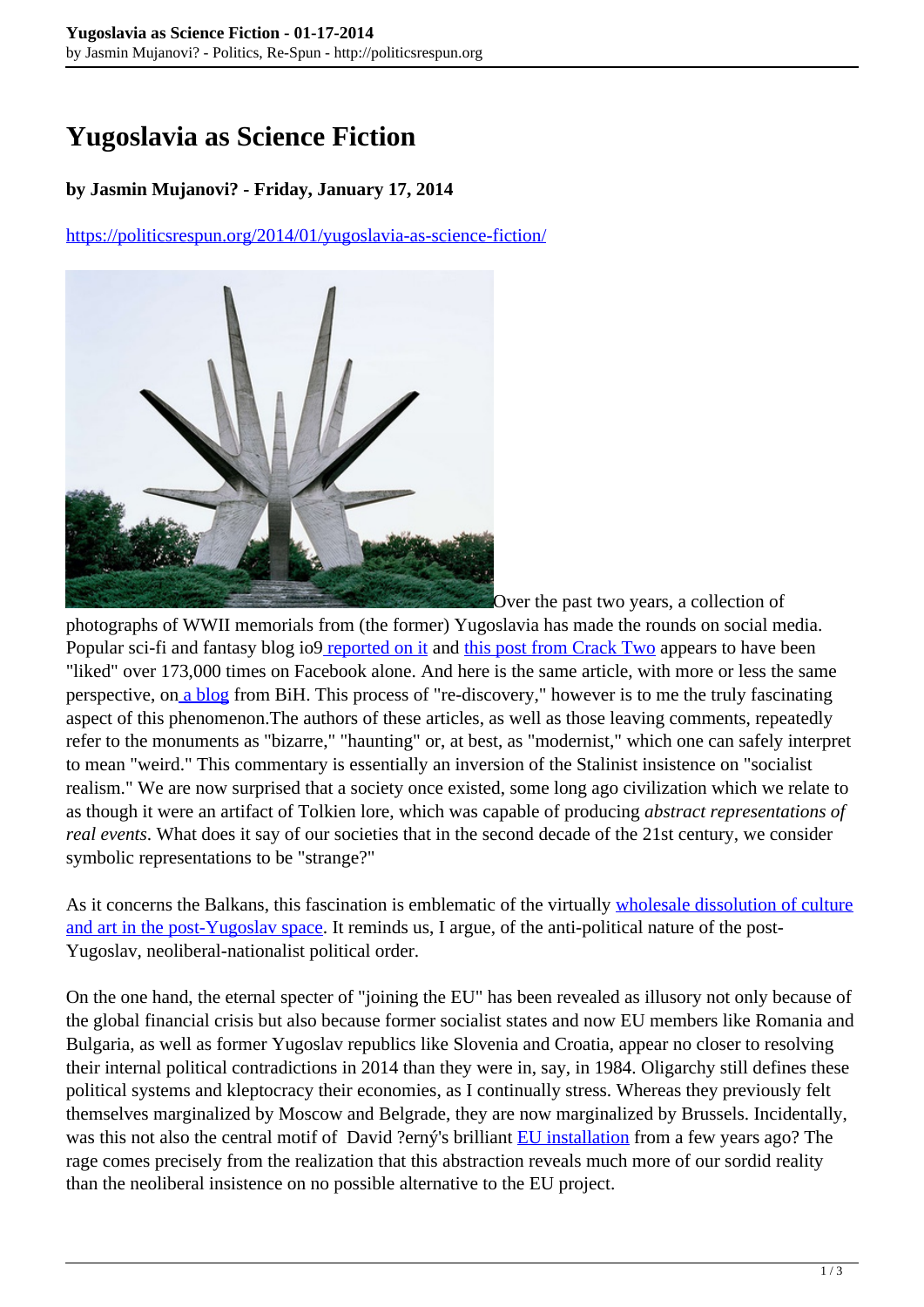On the other hand, the nationalist dream of ethnically pure "nation-states" constitutive of the Yugoslav dissolution but also of the anti-migrant and anti-Roma policies of most of Europe is likewise a bankrupt one. As we are asked to engage in successive rounds of purges of [insert preferred current national enemy here], we seem to come no closer to resolving the underlying problems of our societies. And as "new" terrors emerge, with new grievances (e.g. the LGBT movement), the true intent of the national dream reveals itself. It is to fundamentally deny popular participation in politics, to crush dissent and debate.

Yes, we are invited into the streets to defend our communities from the enemy but we are presented with a finished program. We are asked merely to become grave diggers and executioners not citizens. And when the Muslims are gone, we'll turn on the Roma, and when the Roma are gone we'll turn on the homosexuals...and then? Then it's the turn of the domestic critics, the liberals and the communists and perhaps our own selves because by this time the "purging" seems never ending and the factories are still shuttered. Wasn't it the fault of the Muslims and aren't they gone now? The Roma too, and homosexuals and liberals and communists. They're all gone, the factories remain shuttered and yet there's still shining BMWs among the wreckage. And to ask to whom these belong is to find our own selves declared national enemies, in turn.

So perhaps those photographs reveal all this in of themselves, but what is that *we* see? I am particularly interested in the "local gaze," that is of the (former) Yugoslavs themselves.

The sight of these monuments is a moment of dislocated recognition. As we are still unable to really talk about the horrors of the war, nor the horrors of the post-war period, to accept and acknowledge the suffering of our former friends and neighbors, we remain largely frozen in place. In this frozen space, trauma is dealt with differently; anger, suspicion and paranoia fester but the the freeze remains. And yet when presented with these photographs we are haunted by a suspicion. The suspicion that what was necessary to create these monuments was a complex society, one we have forgotten and were forced to forget. A complex society which had memorialized the past, however problematically, and devoted most of its energy on imagining a future. A "self-managed society," where we were political agents and if we felt frustrated by the *actually existing* imperfections of this system, the solution(s) were self-evident; it was not to dissolve the system but rather to insist on the [actualization of its ideological principles](http://www.scribd.com/doc/173690252/Vodovnik-Ziga-Democracy-as-a-Verb-New-Meditations-on-the-Yugoslav-Praxis-Philosophy).

The mere recognition of these monuments' complexity, however, allows for a kind of mourning that has otherwise been denied to us. Their now crumbling edifices allow us to mourn for the future that was taken away from us, to mourn all that which we individually and collectively lost, without having the process interrupted by emotionally charged questions of who did what to whom, when and how.

Beside the overt chauvinist implications of many [contemporary monuments](http://iwpr.net/report-news/calls-war-memorials-divide-bosnia) in the Balkans, their primary failure is that they are essentially ahistorical constructs or, at least, this has been their intent. They memorialize a kind of ethereal suffering that serves not to turn us toward reconciliation but rather to keep us frozen in trauma. Whereas the Yugoslav monuments were massive, abstract, leaping out of the earth with little to hide precisely because this was a society with a future that allowed for participation and interpretation (a truncated kind, granted), the contemporary monuments are small and literal. They are our tombstones not memorials in the true sense.

The Western fascination with these installations is by comparison much simpler: a long-standing Oriental fixation on the East, their odd customs and spectacularly horrific political systems. If they are beautiful,